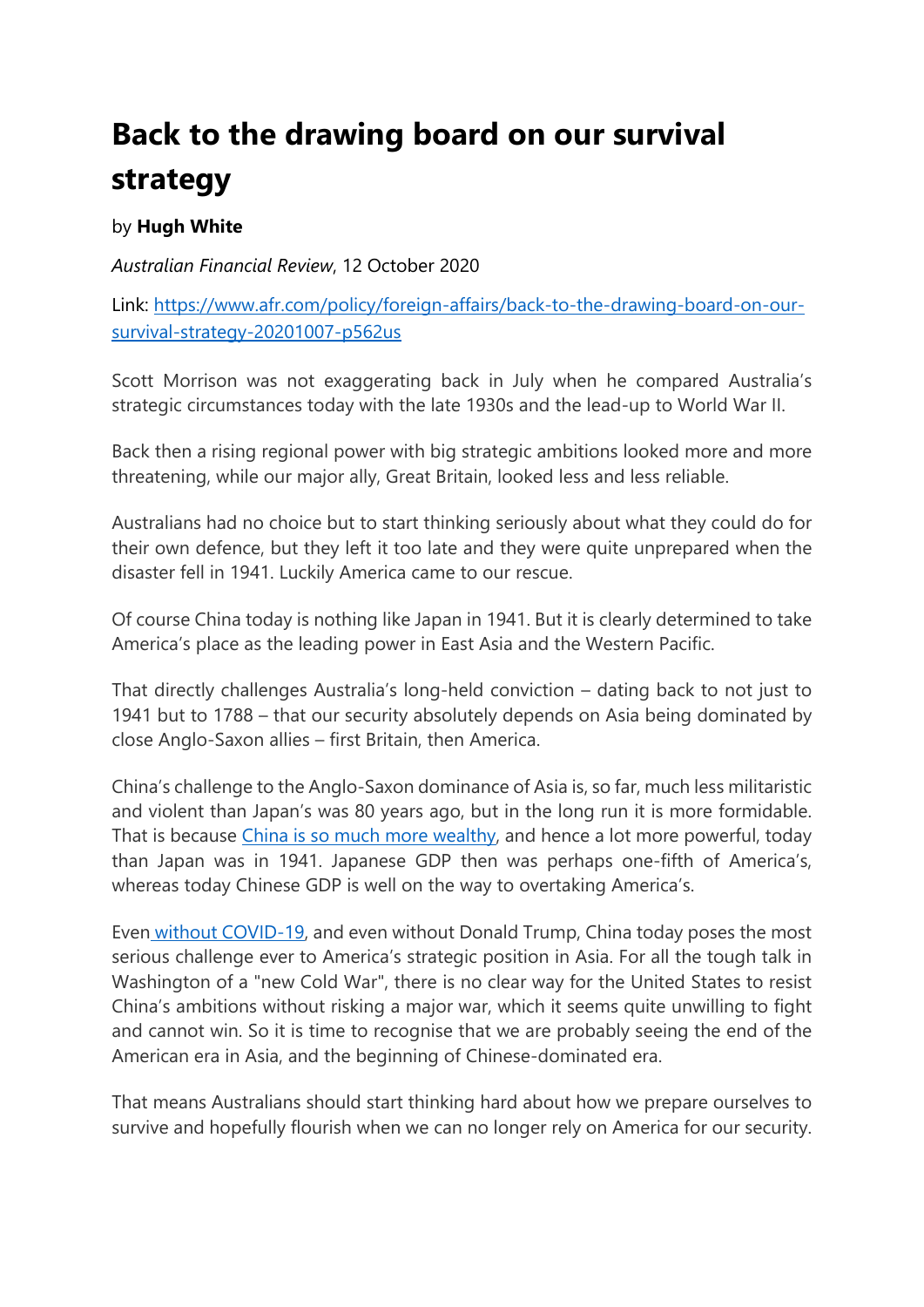Despite much diplomatic hype about building new alliances in our region, we rely on our Asian neighbours to look after us. We must work out how to manage our relations with a powerful and assertive China on our own. That would be hard even if China was not our primary source of economic opportunities in the decades ahead. The fact that it is makes this the toughest diplomatic and strategic test we have ever faced as a nation.

Clearly we have a long way to go before we get this right. We must strike the right balance between excessive deference towards Beijing and unnecessary provocation. The first step might be to realise that China's power and ambition is not going to go away, as some people in Canberra seem to hope and expect. They are new realities that we must learn to live with and manage as best we can.

Armed force will not solve this problem by itself, but it will have an important part to play. Even if China does not become military aggressive, like all hegemonic powers it will use the threat of force - explicit or implied - to encourage or compel compliance with its wishes. How much freedom of manoeuvre we retain will depend not just on the quality of our diplomacy but on the credibility of our military capacity to resist such threats.

This is the immense challenge facing Australian defence policy today. Our task is to build armed forces that would allow us to defend ourselves independently from a major power like China. This is a far harder challenge than we have ever faced before, and it requires us to rethink our approach to defence from the ground up.

So far this work has hardly begun. The government's *Defence Strategic Update*, published in July, was quite clear about the radical shift in our strategic circumstances, but it proposed no significant changes to Australia's defence policy or posture, or to our force development plans.

Almost all the much-quoted investment figure of \$270 billion had been committed years ago. And vital acquisitions have been left to follow their slow meandering pace. To take the most flagrant example, the first of the new Attack class submarines will not enter service until, at the earliest, 2034 – and probably much later. Our submarine fleet will not grow beyond the current six boats until well into the 2040s.

And with delays in upgrading the current Collins boats there is a very serious and rapidly growing risk that our submarine capability will in fact decline over the next couple of decades before the new boats enter service. Maybe that didn't matter in the 1990s, but it matters now.

Australia cannot afford this complacency. As we face new and unprecedented strategic challenges, we need to go back to basics and redesign our defence policy from scratch. That means defining what exactly we need our forces to be able to do, what kinds of